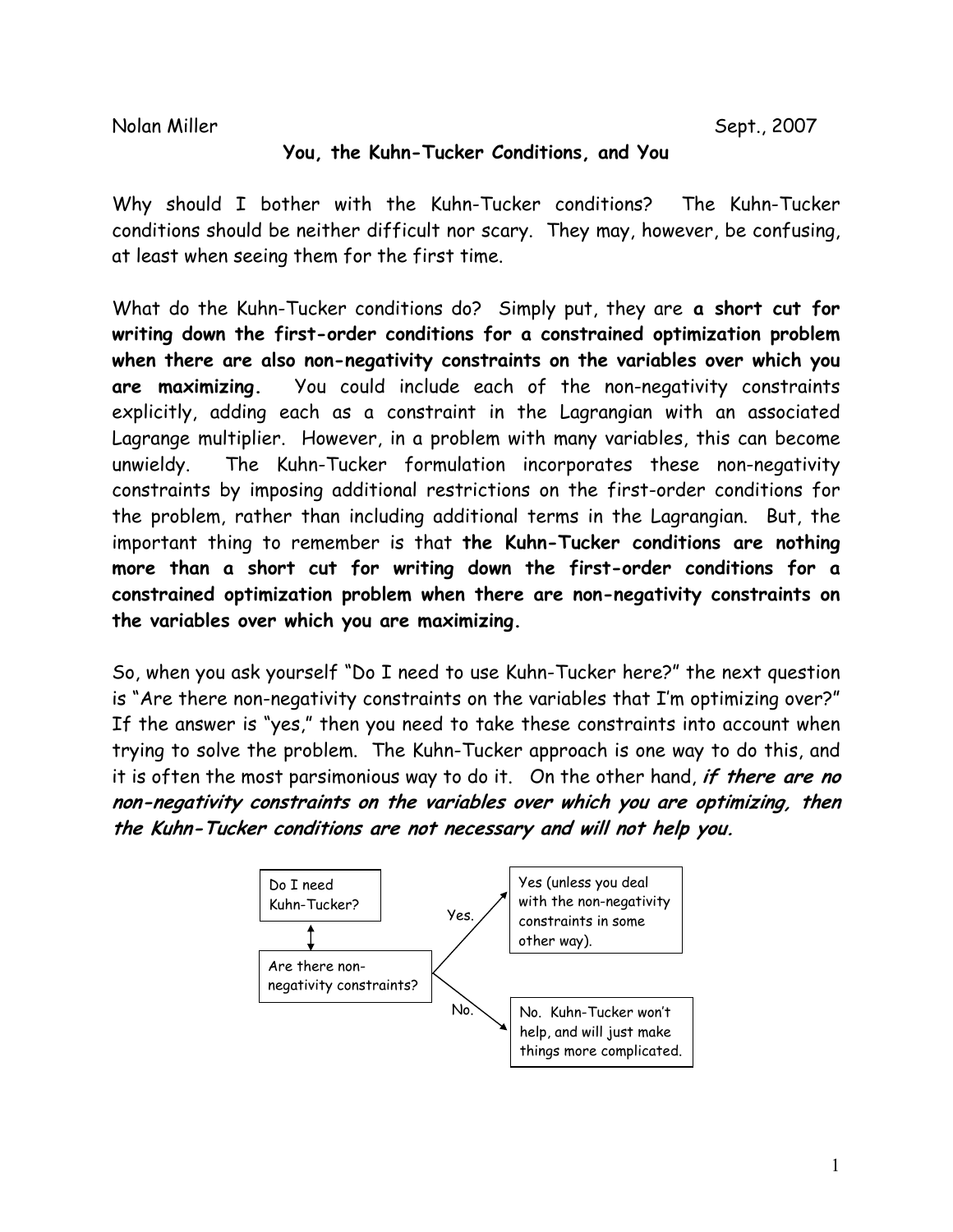## **Intuition for the Kuhn-Tucker Conditions**

I'm going to focus on intuition here. What I say will be less mathematically rigorous than a textbook presentation, but will help develop the intuition more. I suggest using both sources to help get a full understanding of the issues.

Let's think about a very simple problem: max  $f(x,y)$  s.t.  $q(x,y)$   $\leq$ k and  $x\geq0$  and  $y\geq0$ . Suppose the feasible region is as in Figure 1.



Figure 1

The feasible region here is below the constraint and above the axes. What kinds of solutions can there be? Well, the constraint can either bind or not, and  $x^* = 0$ or not, and  $y^* = 0$  or not. This gives us a number of cases to consider. Actually, there are seven in total (See Figure 2).

- 1.  $q(x^*y^*) \cdot k, x^* \cdot 0, y^* \cdot 0$ .
- 2.  $q(x^*,y^*) = k, x^* > 0, y^* = 0.$
- 3.  $q(x^*,y^*) \cdot k, x^* \cdot 0, y^* = 0.$
- 4.  $q(x^*,y^*) \cdot k, x^* = 0, y^* = 0$ .
- 5.  $q(x^*y^*) \cdot k, x^* = 0, y^* \cdot 0$ .
- 6.  $q(x^*,y^*) = k, x^* = 0, y^* > 0$ .
- 7.  $q(x^*,y^*) = k, x^* > 0, y^* > 0.$

Note: there is in principle an eighth possibility where  $g(x,y) = k$ ,  $x = 0$ ,  $y = 0$ . But, this is only possible if the constraint goes through the origin. In the diagram as drawn, that is not possible.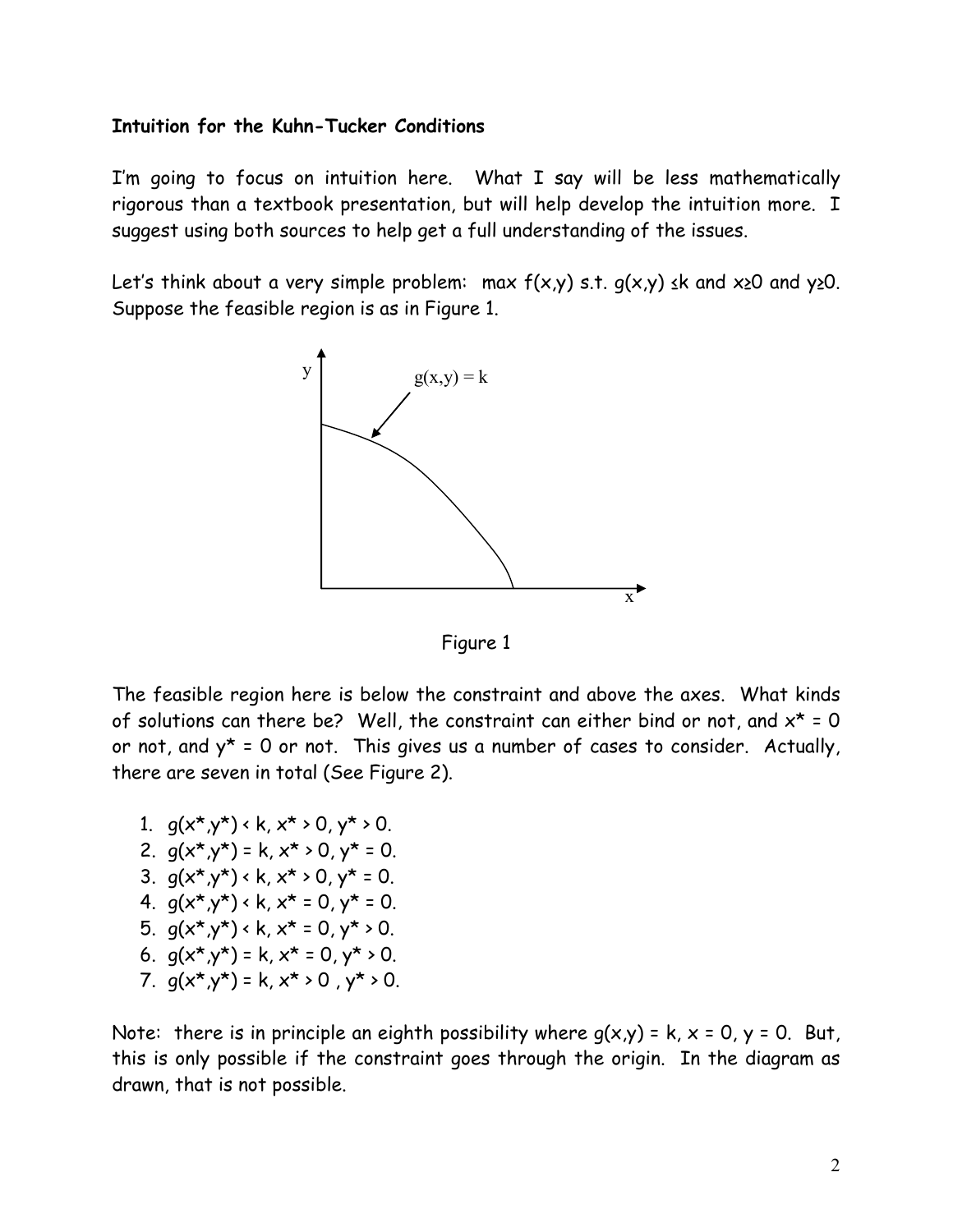

Figure 2

Now, let's take a step back and think a bit about non-negativity constraints in general. Consider maximizing a function subject to a non-negativity constraint. Call the function  $h(z)$ . The non-negativity constraint is  $z \ge 0$ . There are two basic types of solutions (See Figure 3). First, consider  $h_1(z)$ , with maximum at  $z^* \ge 0$ . In this case, the maximum is at a flat point of the function. Hence  $h_1(z^*) = 0$ . Second, consider  $h_2(z)$ , with maximum at  $z^{**} = 0$ . In this case, the function could be flat at  $z^{**}$  = 0. But, it could also be downward sloping, as in the diagram. So,  $h_2'(z^{**}) \le 0$ .



Figure 3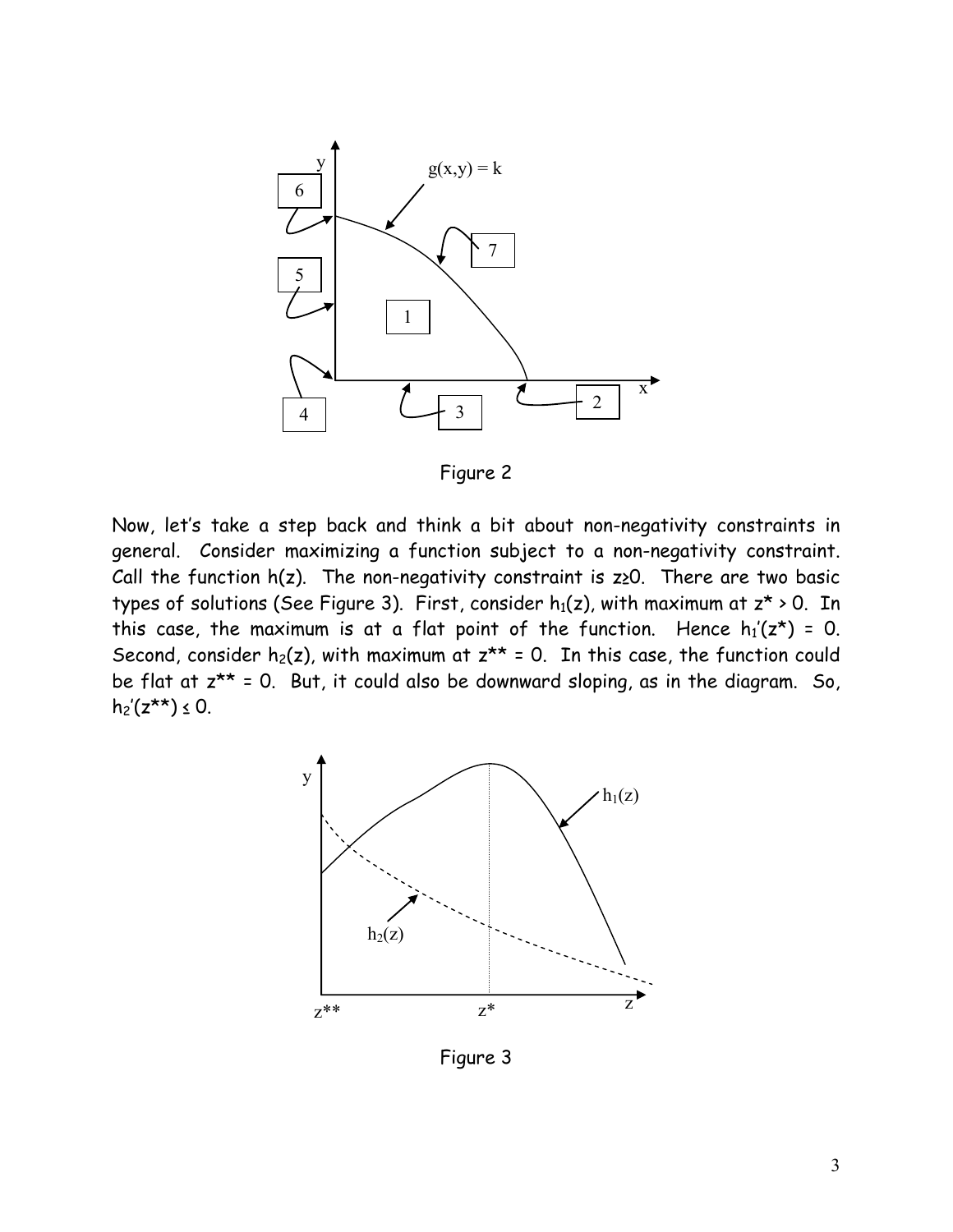Since we don't know whether the function  $h(z)$  looks like  $h_1(z)$  or  $h_2(z)$ , we need a set of first-order conditions that allows for either case. These can be written as: either  $z^* = 0$  and  $h'(z^*) \le 0$ , or  $z^* > 0$  and  $h'(z^*) = 0$ . An even shorter way of writing this is  $h'(z^*) \le 0$  and  $z^*$  ( $h'(z^*)$ ) = 0. This is essentially what the Kunh-Tucker firstorder conditions are. **They are a shorthand way of writing down these two cases for each of the variables over which you are maximizing.**

Seen in this light, the Kuhn-Tucker conditions are not all that different from the complementary slackness conditions you already use to deal with the constraint in the usual Lagrangian formulation. Recall, that if you have max  $f(x,y)$  s.t.  $g(x,y) \le k$ (without imposing non-negativity on x and y yet), the Lagrangian is written:

$$
L = f(x,y) - \lambda (g(x,y) - k),
$$

and the first-order conditions are (using subscripts to denote partial derivatives):

 $f_x(x^*y^*)$  –  $\lambda^* g_x(x^*y^*)$  = 0,  $f_y(x^*,y^*) - \lambda^* g_y(x^*,y^*) = 0$ , and  $q(x^*,y^*)$  – k  $\leq$  0 and  $\lambda^*$  ( $q(x^*,y^*)$  – k) = 0.

What's going on with the last condition? This takes care of the idea that either the constraint binds, or else the Lagrange multiplier is zero. Thus it is a concise way of writing that the solution could either be in region (7) or region (1).

**The Kuhn-Tucker conditions are relevant in problems where we add the nonnegativity constraints x≥0 and y≥0 to the constrained maximization problem. They incorporate the restrictions implied by these constraints directly into the first-order conditions. In other words, they capture the way the first-order conditions change when the solution is in regions (2) – (6).** 

Intuitively, what do the Kuhn-Tucker conditions do, and where do they come from? Let's think about the intuition for what the additional requirements should be. First, think about x. If  $x^*$  > 0, then the derivative of the Lagrangian must be zero (like case 1 in figure 3). (Intuitively, if the optimum is not at zero, then the nonnegativity constraint on  $x$  doesn't matter, so the condition for the optimum on  $x$ must be just as in the unconstrained problem.) On the other hand, if  $x^* = 0$ , then the derivative of the Lagrangian needs only to be less than or equal to zero (like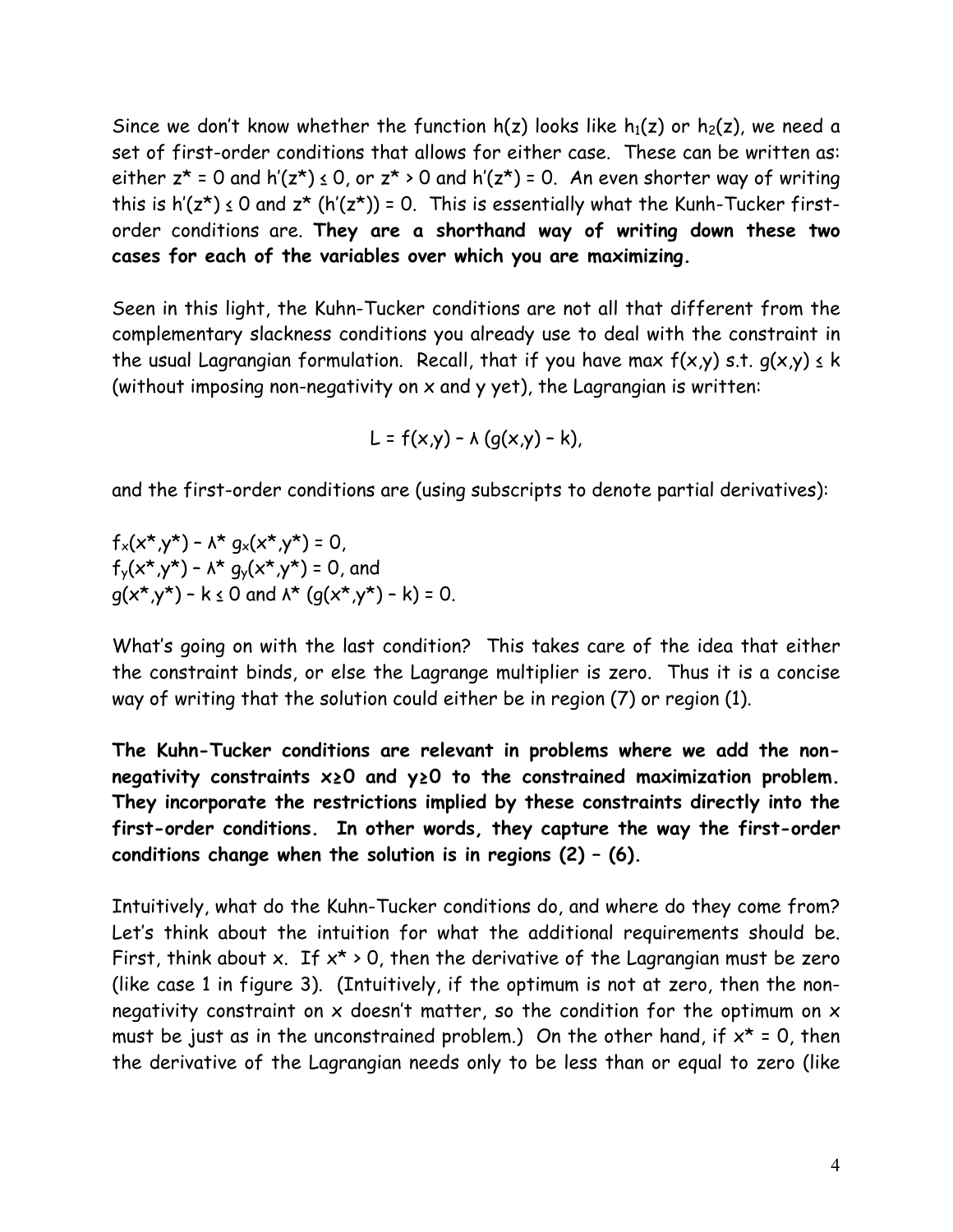case 2 in figure 3). We can write these two cases with respect to  $x$  in short hand as:

$$
f_x(x^*,y^*) - \lambda^* g_x(x^*,y^*) \le 0
$$
 and  $x^* (f_x(x^*,y^*) - \lambda^* g_x(x^*,y^*)) = 0$ .

In our discussion of figure 3, we wrote  $h(z^*) \le 0$  and  $z^*$  ( $h(z^*) = 0$ . So, these conditions really just combine the intuition for the two cases discussed in Figure 3 with the Lagrangian approach we use for any constrained problem.

Similarly, the condition for y should allow for either  $y^* = 0$  or  $y^* > 0$ . This gives us:

 $f_{y}(x^{*},y^{*}) - \lambda^{*} q_{y}(x^{*},y^{*}) \le 0$  and  $y^{*} (f_{y}(x^{*},y^{*}) - \lambda^{*} q_{y}(x^{*},y^{*})) = 0$ .

Since the first-order condition for the Lagrangian with respect to λ already allows for the possibilities of the constraint binding or not, we don't need to adjust it. So, we are left with the Kuhn-Tucker conditions:

 $f_x(x^*,y^*)$  –  $\lambda^*$   $q_x(x^*,y^*)$   $\leq 0$  and  $x^*$   $(f_x(x^*,y^*)$  –  $\lambda^*$   $q_x(x^*,y^*)$ ) = 0,  $f_{y}(x^{*},y^{*})$  –  $\Lambda^{*}$   $g_{y}(x^{*},y^{*}) \le 0$  and  $y^{*}$   $(f_{y}(x^{*},y^{*}) - \Lambda^{*}$   $g_{y}(x^{*},y^{*})) = 0$ , and  $g(x^*,y^*)$  – k  $\leq$  0 and  $\lambda^*$  ( $g(x^*,y^*)$  – k) = 0.

**Again, when you have a constrained optimization problem with non-negativity constraints on the endogenous variables, you can use the Kuhn-Tucker conditions as a shorthand notation that captures all of the possible cases for an optimum.** 

Let's see how this works. What we want to do is think about the solution to the constrained maximization problem in a particular case, and show that the Kuhn-Tucker conditions incorporate the intuitive conditions that must hold in that case. In doing so, we will make use of the intuition you already know for a constrained optimization problem without non-negativity: namely that if the constraint doesn't bind, then the optimized value of the Lagrange multiplier ( $\lambda^*$ ) must be zero.

Consider a particular case, such as (3) above. Here we have that  $y = 0$  and  $x \ge 0$  and  $g(x,y)$  < k. Suppose there is an optimal solution in this region. Intuitively (i.e., just by thinking about the picture), what conditions must the optimal solution satisfy? Since  $q(x^*,y^*) \cdot k$  in this region, the Lagrange multiplier must be zero:  $\Lambda^* = 0$ . That is, relaxing the constraint further does not affect the value of the objective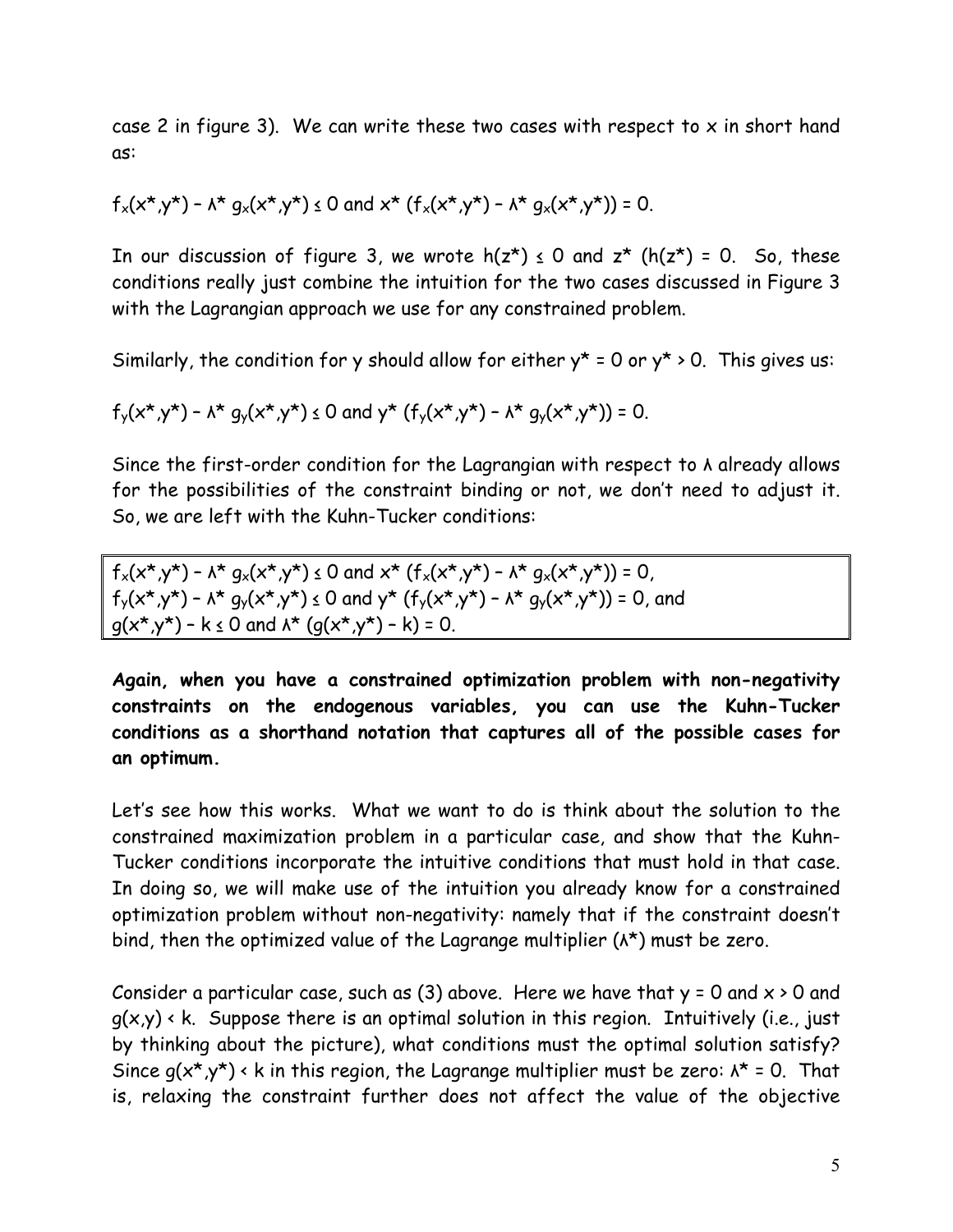function. Since  $x^* \geq 0$ , it must be that the objective function is flat with respect to x:  $f_x(x^*,y^*)$  = 0. Since  $y^*$  = 0, it cannot be that the objective function would increase if we increased y. Thus, it must **not** be that  $f_{y}(x^{*},y^{*})$  > 0. But, this is the same as saying that  $f_y(x^*,y^*) \le 0$ . So, we have the following:

 $x^* > 0$  and  $f_x(x^*,y^*) = 0$ .  $y^* = 0$  and  $f_y(x^*, y^*) \le 0$ .  $q(x^*,y^*)$  – k < 0 and  $\lambda^*$  = 0.

Do these intuitive properties of the solution imply the Kuhn-Tucker conditions?

Since  $\lambda^* = 0$ ,  $\lambda^* (q_x(x^*,y^*) - k) = 0$ . This tells us that  $f_x(x^*,y^*) - \lambda^* (q_x(x^*,y^*) - k) =$ 0. And, something that is equal to zero is also less than or equal to zero. So, the intuition tells us that:

 $f_x(x^*y^*)$  –  $\lambda^* g_x(x^*y^*) \le 0$  and  $x^* (f_x(x^*y^*) - \lambda^* g_x(x^*y^*)) = 0$ ,

For y, we have that  $\lambda^*$   $(g_y(x^*,y^*) - k) = 0$ . This tells us that  $f_y(x^*,y^*) - \lambda^*$   $(g_y(x^*,y^*))$  $-k$ )  $\leq$  0, and since  $y^*$  = 0, we have that:

$$
f_y(x^*,y^*) - \lambda^* g_y(x^*,y^*) \le 0
$$
 and  $y^* (f_y(x^*,y^*) - \lambda^* g_y(x^*,y^*)) = 0$ .

Finally, since  $\lambda^*$ , we have that:

 $q(x^*,y^*)$  – k  $\leq$  0 and  $\lambda^*$  ( $q(x^*,y^*)$  – k) = 0.

Thus, the intuitive properties of the solution in this case imply the Kuhn-Tucker conditions. So, we have argued that if there is a solution in region (3) it satisfies the Kuhn-Tucker conditions. You should go through each of the cases to verify that the intuitive properties of the solution imply the Kuhn-Tucker conditions.

As a final note, recall that the Kuhn-Tucker conditions are necessary but not sufficient. That means that any solution must satisfy them, but satisfying them does not mean that the point actually solves the constrained maximization problem. But, what it does mean is that **if a solution exists** and **if there is a unique point satisfying the Kuhn-Tucker conditions, then this is the unique solution to the maximization problem.**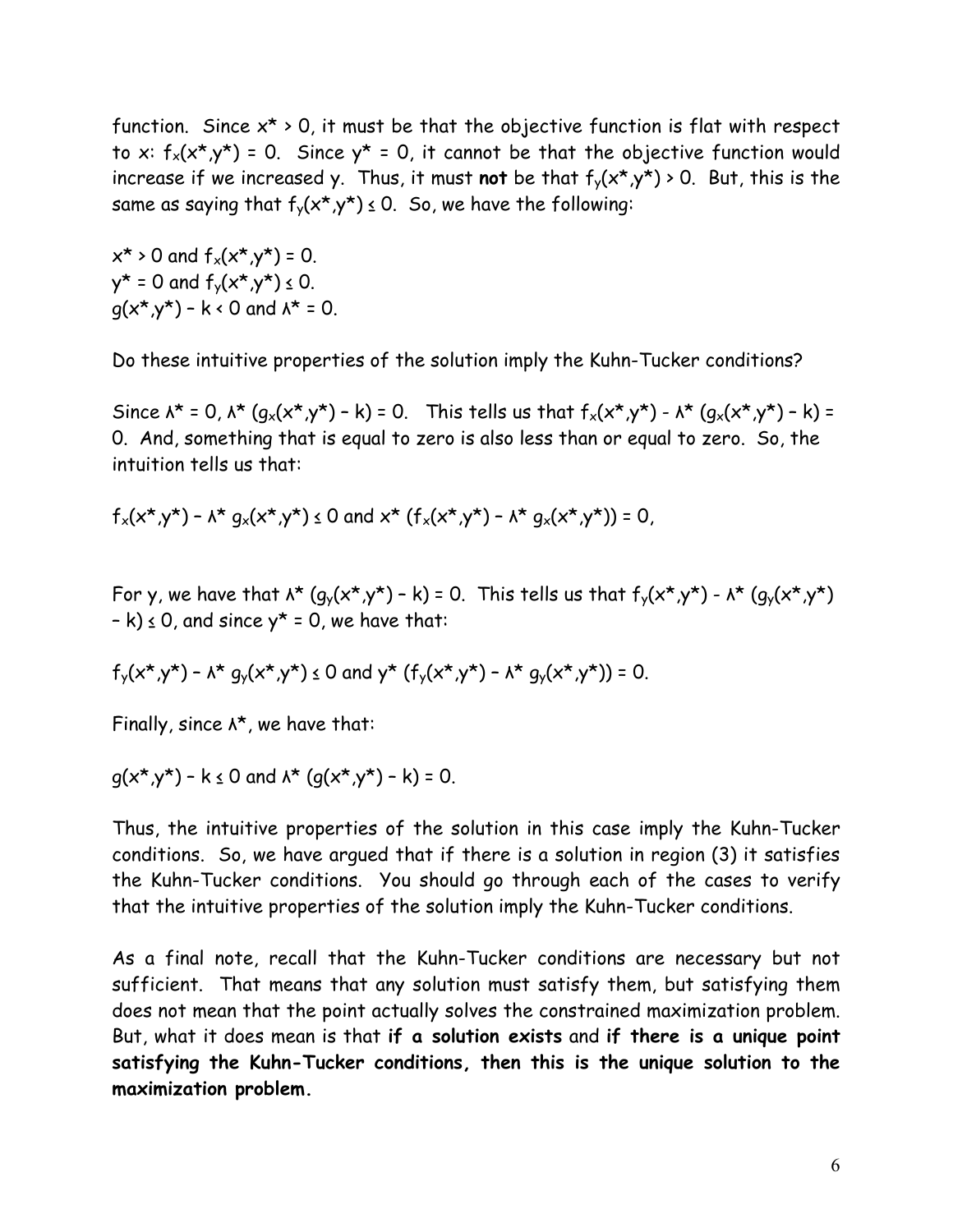## **Special Bonus Example:**

Consider a situation where the solution to the constrained maximization problem with non-negativity constraints is at (2) in Figure 2. What does this mean? Since this is a corner solution, it must be that the gradient of the objective function at (2) points up and to the right. That is, the objective function increases only by moving out of the feasible region. Such a case is depicted in Figure 4.



Consider Figure 4. We have assumed that  $f(x,y)$  increases as you move up and to the right, and we've drawn the indifference curves for the objective function as dashed lines. Notice that they are steeper than the constraint at  $(x^*,y^*)$ . This must be the case if  $(x^*,y^*)$  is a maximum.

How do we formalize the idea that the indifference curve must be steeper than the constraint at  $(x^*,y^*)$ ? Consider the constraint:  $q(x,y)$  = k. The slope of the constraint at a particular point is found by implicitly differentiating. Let  $y(x)$ implicitly denote the constraint. Then we have:

$$
g(y(x),y) \equiv k.
$$

This is an identity, so we can implicitly differentiate both sides with respect to y.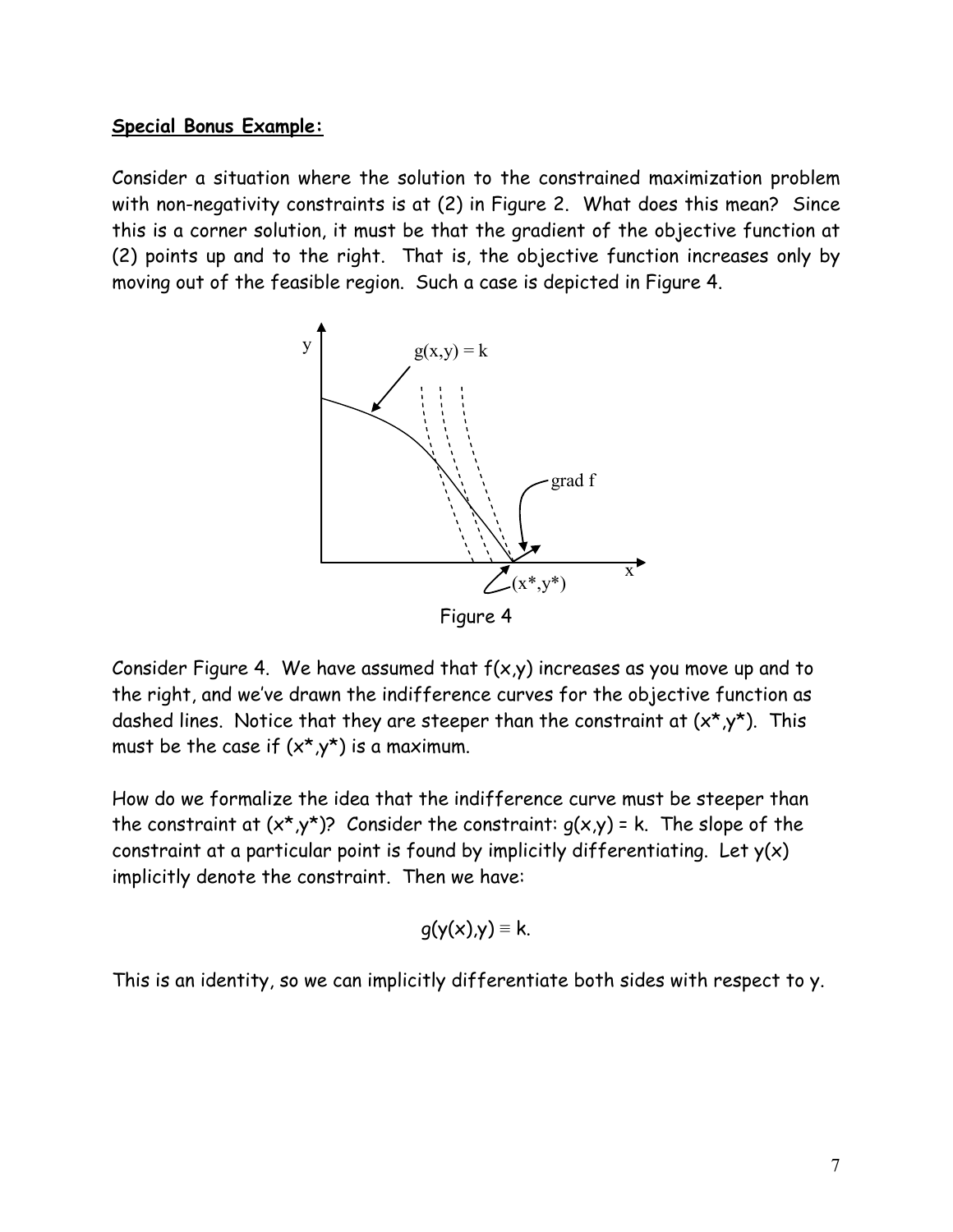This gives us:

$$
g_x(x,y) + g_y(x,y) * dy/dx = 0
$$
, or  
dy/dx = -  $g_x(x,y)/g_y(x,y)$ .

So, the slope of the constraint at point  $(x^*,y^*)$  is  $-q_x(x^*,y^*)/q_y(x^*,y^*)$ . Similarly, the slope of the indifference curve for  $f(x,y)$  that goes through  $(x^*,y^*)$  is

 $-f_x(x^*,y^*) / f_y(x^*,y^*)$ .

Now, the indifference curve for f is steeper than the constraint. This means that the absolute value of the slope of f is greater than the absolute value of the slope of the constraint. This gives:

 $f_x(x^*,y^*) / f_y(x^*,y^*) > q_x(x^*,y^*) / q_y(x^*,y^*)$ 

Each of these derivatives is positive, so we can rearrange:

$$
f_x(x^*,y^*) / g_x(x^*,y^*) > f_y(x^*,y^*) / g_y(x^*,y^*).
$$
 (#)

Now, equation (#) captures our intuition about the solution to the maximization problem. We know (#),  $x^*$  > 0,  $y^*$  = 0, and  $q(x^*,y^*)$  = k. Do these facts imply the Kuhn-Tucker conditions are satisfied?

First, since  $x^*$  > 0, the usual first-order condition for a constrained maximization problem should hold. So, we have:

$$
f_x(x^*,y^*) - \lambda^* (g_x(x^*,y^*)) = 0
$$
, or

 $\lambda^* = f_x(x^*,y^*) / q_x(x^*,y^*) > 0.$ 

Combine this last fact with  $(\#)$  above. This gives:

$$
f_y(x^*,y^*) / g_y(x^*,y^*) < \lambda^* = f_x(x^*,y^*) / g_x(x^*,y^*)
$$
, or  
 $f_y(x^*,y^*) - \lambda^* g_y(x^*,y^*) < 0$ .